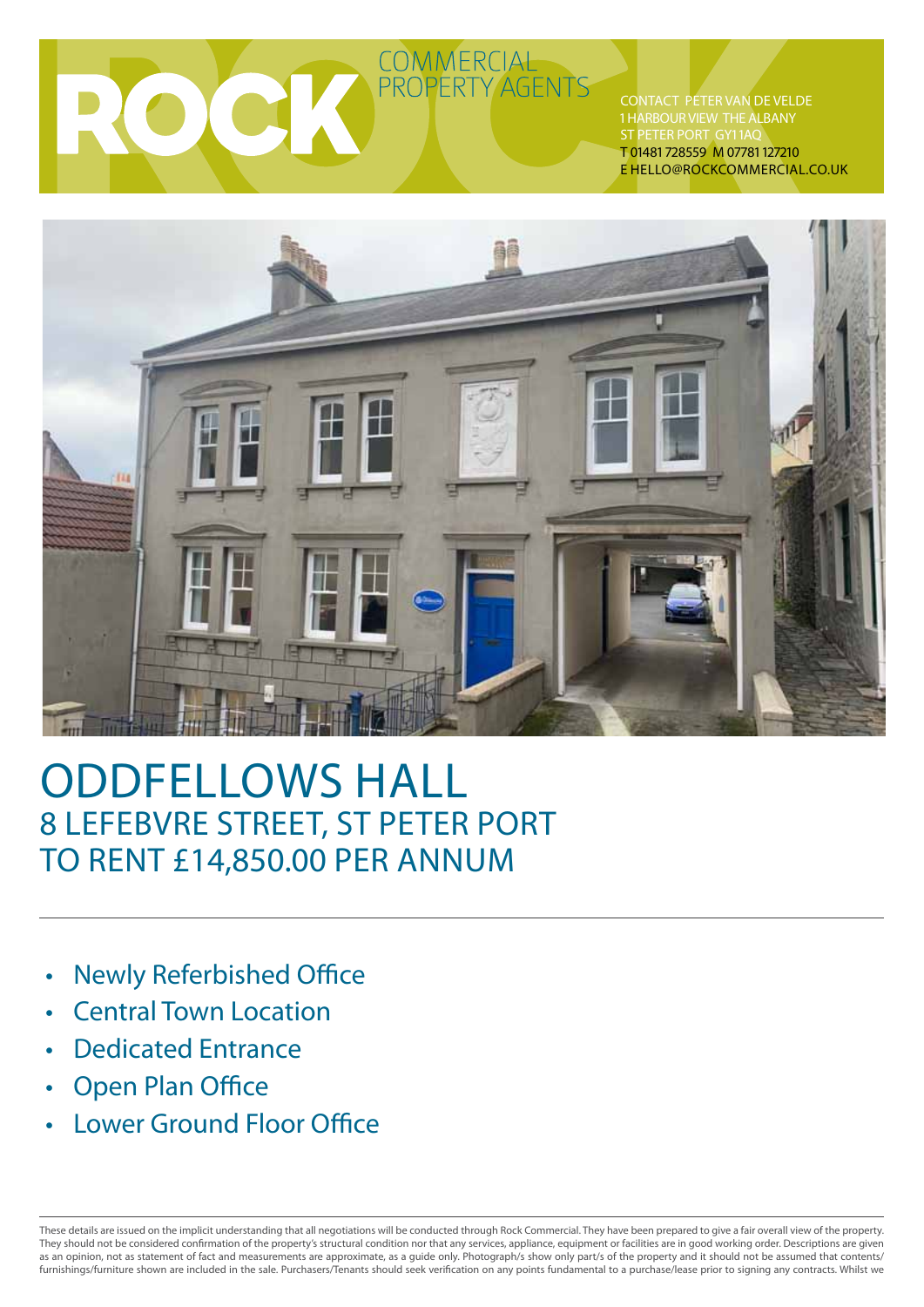

Contact Peter van de Velde 1 HARBOUR VIEW THE ALBANY ST PETER PORT GY11AC T 01481 728559 M 07781 127210 E HELLO@rockcommercial.co.uk

**LOCATION** 8 lefebvre Street, St peter port

## **ACCOMMODATION**

This is a newly renovated open plan, lower ground floor office, in the heart of St Peter Port. It has its own dedicated front entrance, Meeting room, Kitchen , Shower Room and toilets. It also comes with Elecrtic panel Heating and LED Lighting.

Legal Costs - All terms are subject to contract. Each party is to bear their own legal costs.

## FURTHER INFORMATION AND VIEWING

Strictly by appointment . Please contact Rock Commercial as the Landlord's Agent: Mr Peter Van de Velde (director) Telephone: 01481 728559 / Mobile: 07781 127210 / Email: Peter@Rockcommercial.co.uk

Opening hours 8.30am until 5.00pm. Viewings out of hours by prior arrangement.



They These details are issued on the implicit understanding that all negotiations will be conducted through Rock Commercial. They have been prepared to give a fair overall view of the property. They should not be considered confirmation of the property's structural condition nor that any services, appliance, equipment or facilities are in good working order. Descriptions are given as an opinion, not as statement of fact and measurements are approximate, as a guide only. Photograph/s show only part/s of the property and it should not be assumed that contents/ furnishings/furniture shown are included in the sale. Purchasers/Tenants should seek verification on any points fundamental to a purchase/lease prior to signing any contracts. Whilst we